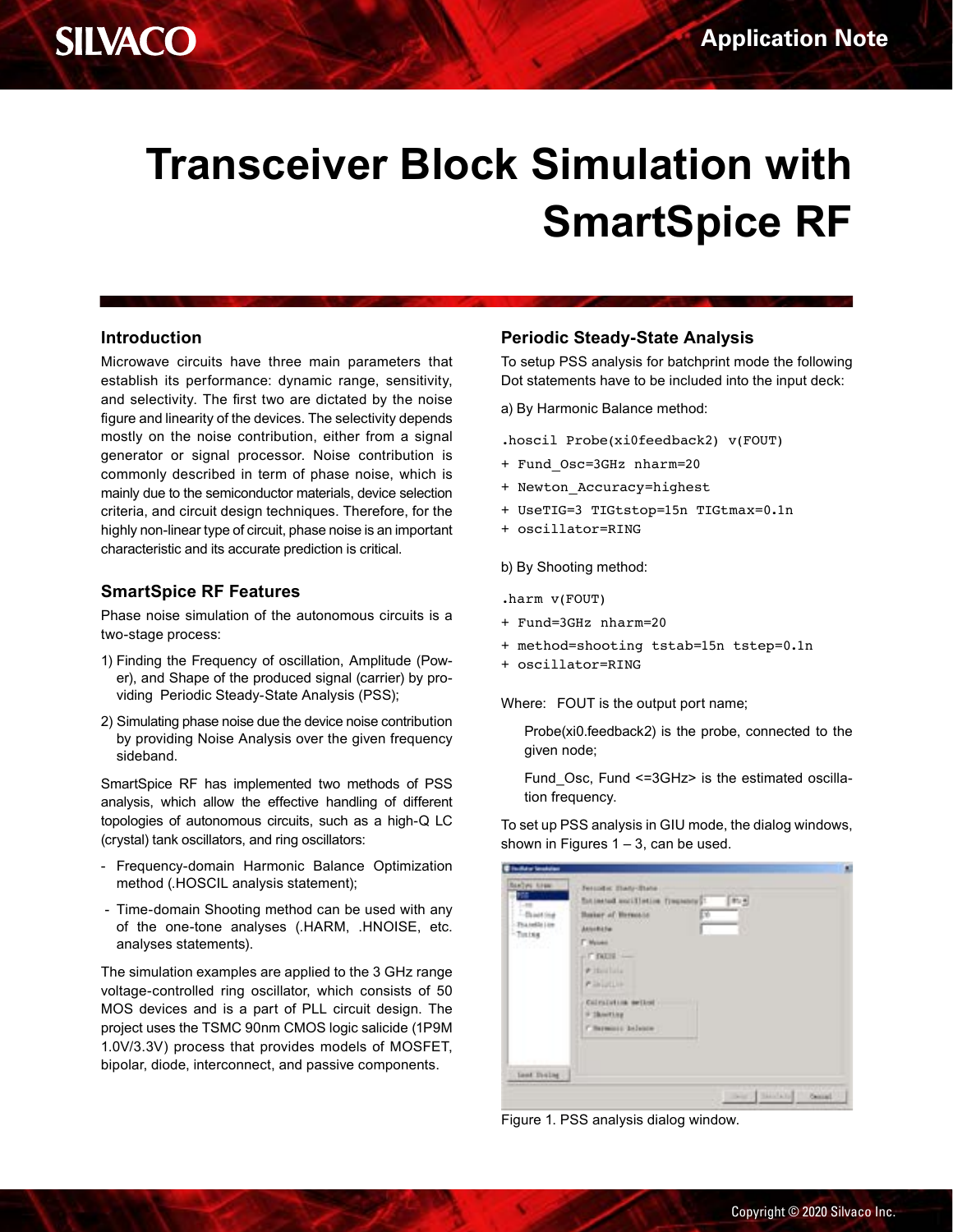# **SILVACO**



| <b>Biolidar Smittles</b>                                     |                                                                                                                                                                                                                                                                                                                                                                                            | п |
|--------------------------------------------------------------|--------------------------------------------------------------------------------------------------------------------------------------------------------------------------------------------------------------------------------------------------------------------------------------------------------------------------------------------------------------------------------------------|---|
| health evilage<br>多控制<br>-flacting<br>-Basellzine<br>-Tining | <b>Banting</b><br><b>Notice</b><br>Datyat<br>finit the for shooting trensiers analysis.<br>156<br>Additional time<br>0.3x<br>Tase untervol<br>Mad interned time over<br>Trauminut operating point.<br>ltris slisinstics algorithm<br><b>ITALIANTM</b><br>I fless the results of the initial treoniset eachers<br>Some the results of the transient analysis<br><b>Filecillates</b><br>Star | н |
| Lent Disley                                                  |                                                                                                                                                                                                                                                                                                                                                                                            |   |

Figure 2. .HOSCIL analysis dialog window. Figure 3. Shooting method dialog window.

The results of simulation are:

HOSCIL analysis: Oscillation Frequency = 3051397515.80643 Hz Carrier: Power Psig = 2.221370e-01 Wt Effective amplitude  $AC = 6.665387e-01$  V

Oscillator Analysis by Shooting method:

|                | Frequency of Oscillation Fund = $3.035513e+09$ Hz |                          |  |
|----------------|---------------------------------------------------|--------------------------|--|
| Carrier: Power |                                                   | $Psiq = 2.215548e-01$ Wt |  |
|                | Effective amplitude $Ac = 6.656648e-01$ V         |                          |  |

The output waveform is shown in Figure 4. Normalized output waveform and Impulse Sensitivity Function plot are shown in Figure 5.

Figure 5 indicates that the output noise level will increase because of the asymmetric waveform.





Figure 4. Waveform at the node FOUT. The note of Fournaired waveform and impulse sensitivity function at the node FOUT.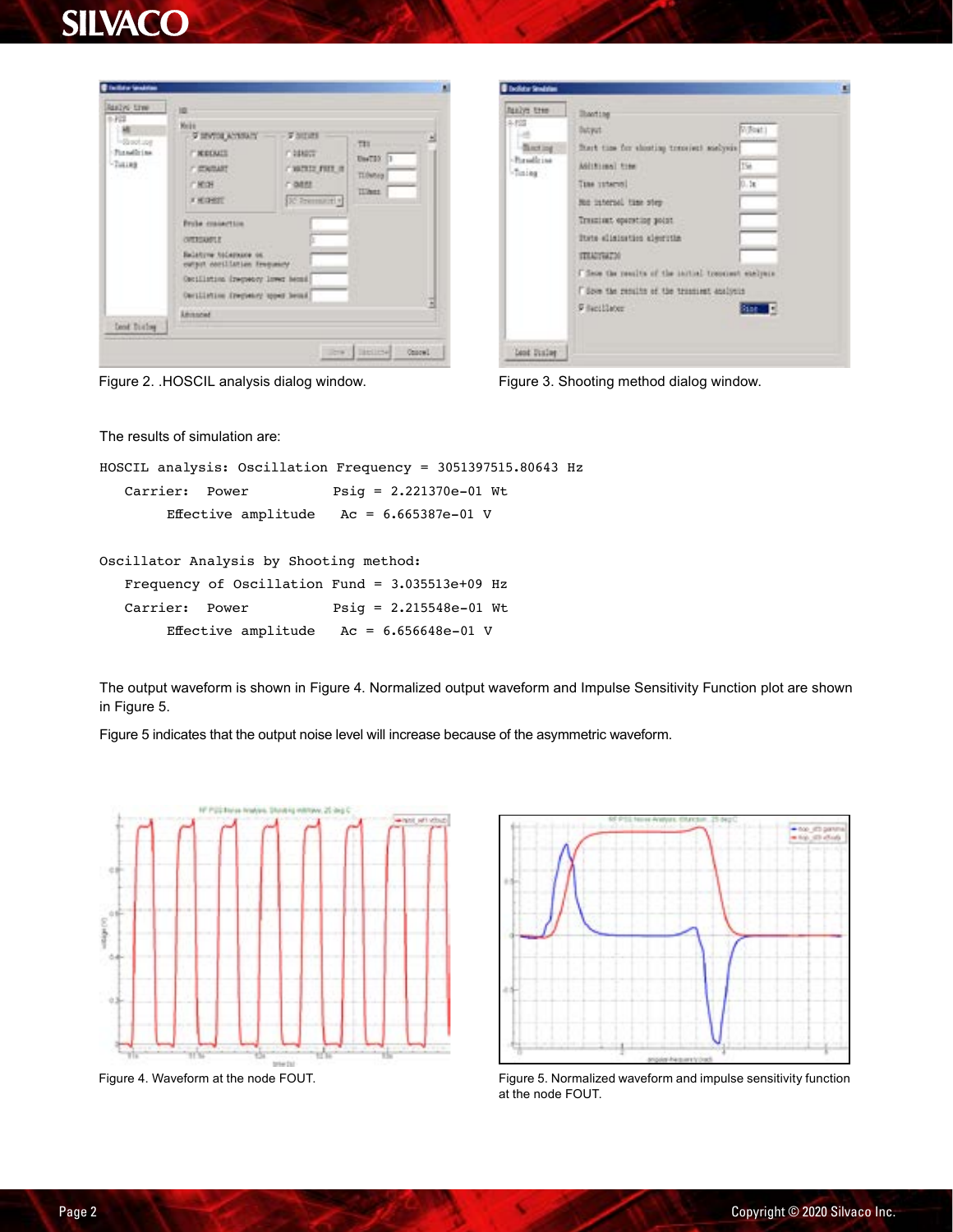# **SILVACO**

#### **PSS Analyses Troubleshooting**

SmartSpice RF employs advanced methods and algorithms to guarantee accurate simulation results, but at the same time it offers the definition of additional accuracy parameters to resolve non-convergence issues. They are:

- 1. " Newton\_accuracy" = <moderate/standard/high/highest>
	- " Moderate" better for typical circuits; "Highest" for sensitive analog circuits.
- 2. "MAXITER" defines the maximum iterations number for shooting method.
- 3. "abstol" "vntol ""reltol"

These help to control tolerances of the node currents and voltages or its relative value. The higher values usually provide the higher accuracy.

If any non-convergence issues occur during simulation, SmartSpice RF outputs a list of suggestions which could help users to resolve them. In any case, detailed analysis of the warning or error messages is sometimes the key component to start with.

# **Phase Noise Simulation**

To set up Phase noise simulation, it is necessary to define frequency-domain simulation parameters in the Dot statement (sideband frequency sweep, axis types, level of output results, etc.). For example:

.hnoise v(FOUT)

- + DEC\_ENG 10 10kHz 1GHz
- + Fund=3GHz nharm=20
- + method=shooting tstep=0.1n tstab=75n
- + Devpts = 1
- + DevCon = 5
- + PhaseNoise
- + oscillator=RING

#### or use Phasenoise dialog window shown in Figure 6.



Figure 6: Phasenoise dialog window.

All simulation setups could be saved for the further usage – download, correction, or just to repeat simulation. The example of saved statement is shown in Figure 7.

| ANAlyst Steel<br>6.753                                   | <b>Clar of Smad Statement</b>                                                                                                                                                                                                        |
|----------------------------------------------------------|--------------------------------------------------------------------------------------------------------------------------------------------------------------------------------------------------------------------------------------|
| $-121$<br>$-73.448144$<br><b>TheseMouse</b><br>$-769168$ | - Ronswe Fockbroot PortSvout COC.ERP 20 106 (OBorg Tabl<br>- hoove Fockinon Portivost 002.DV3 22-106 100mmg face<br>-locuum Port24X(Font) DDC TeodyJy shermx-22 EXC23-6001B<br>Locaux Posts (Clost) 212, 200 12 14 15 FIER-N22 (pad- |
|                                                          | tanism RortleV(Foxt) DEC E08 18 15 15 FTYPE-USE<br>fand Ny shara-20 FEITD-AREES HETMID-DOUTIME<br>TETAB=15s TITEP=0.1s PhoneHoine 0003113795                                                                                         |

Figure 7. Saved oscillator simulation statement

SmartSpice RF produces device noise contribution for the Output and its integrated noise in the following form:

|                                                       |        |                                                                        | Spot Noise Summary $(V^2/Hz)$ at 1 MHz Sorted by Noise Contributors |
|-------------------------------------------------------|--------|------------------------------------------------------------------------|---------------------------------------------------------------------|
|                                                       | Device | Noise Contribution                                                     | % Of Total                                                          |
| m.xi0.xi98.xi4.mm0                                    |        | 8.29033e-17                                                            | 79.88                                                               |
| m.xi0.xi98.xi4.mm1    1.59017e-17                     |        |                                                                        | 15.32                                                               |
|                                                       |        |                                                                        | 1.72                                                                |
| Total Output Noise = $1.03781e-16$ V <sup>2</sup> /Hz |        |                                                                        |                                                                     |
|                                                       |        | Integrated Output Noise (V <sup>2</sup> ) Sorted by Noise Contributors |                                                                     |
|                                                       | Device | Noise Contribution                                                     | % Of Total                                                          |
| $m.xi0.xi98.xi4.\texttt{mm0}$                         |        | $3.26900e - 09$                                                        | 58.256                                                              |
| $m.xi0.xi98.xi4.mm1$ 2.15835e-09                      |        |                                                                        | 38.463                                                              |
| $m.xi0.xi98.xi13.mmn1$ 5.00422e-11                    |        |                                                                        | 0.892                                                               |
|                                                       |        | Total Integrated Output Noise = $5.61149e-09$ V <sup>2</sup>           |                                                                     |